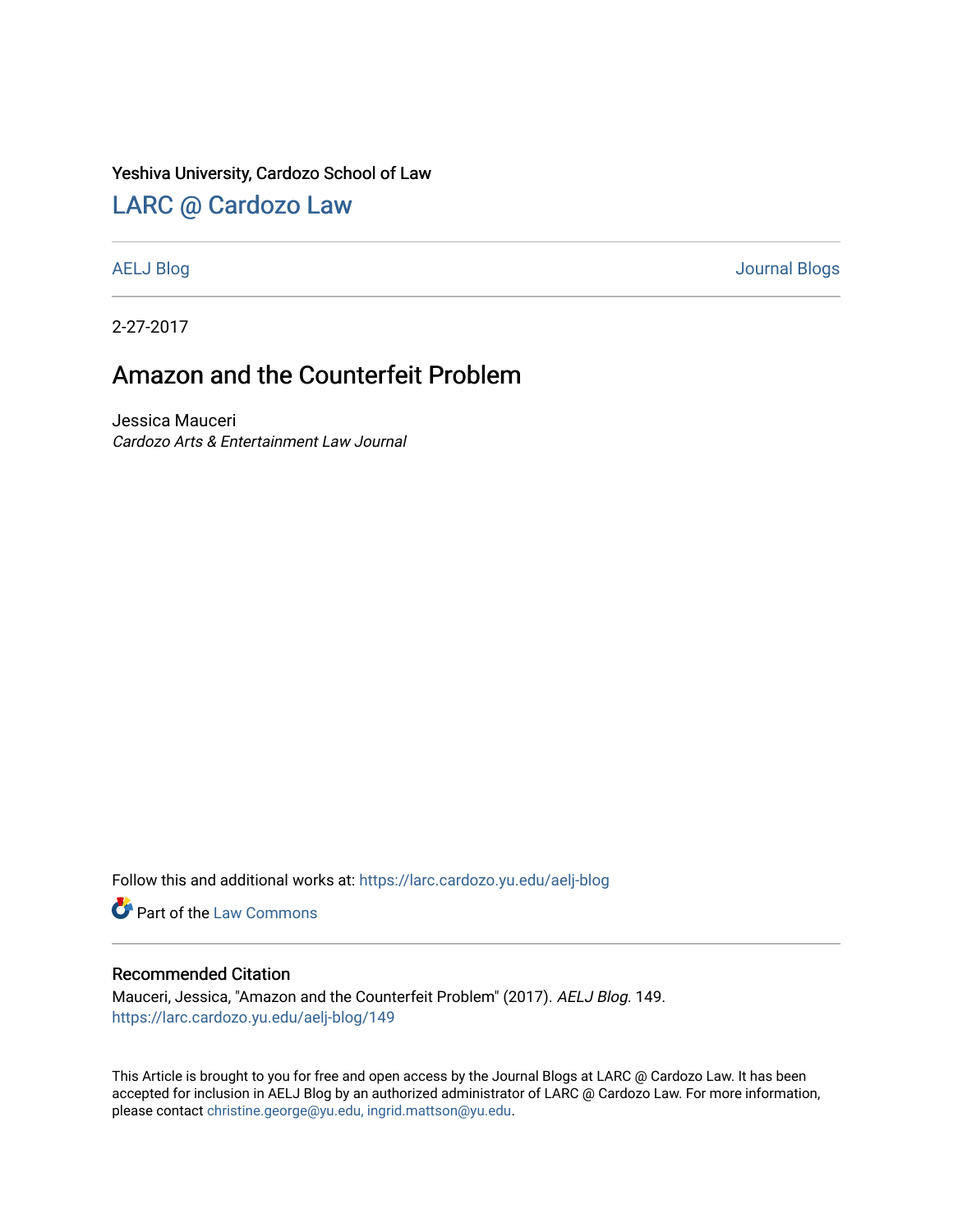# **Amazon and the Counterfeit Problem**

BY [JESSICA MAUCERI/](https://cardozoaelj.com/author/jessicamauceri/) ON FEBRUARY 27, 2017

Since opening its doors on the World Wide Web in July of 1995, Amazon.com has become one of the biggest consumer brands in the world. Amazon is the leading e-retailer in the United States, with more than 107 billion U.S. dollars in net sales and 304 million active customer accounts at the end of 2015[.\[1\]](https://cardozoaelj.com/2017/02/27/amazon-counterfeit-problem/#_ftn1) However, in Amazon's quest to be the low cost destination for products of almost every need, the website has morphed into the "world's largest flea market" – a chaotic and lawless bazaar with unlimited inventory[.\[2\]](https://cardozoaelj.com/2017/02/27/amazon-counterfeit-problem/#_ftn2)

More than 40 percent of Amazon's unit sales come from its third party marketplace.<sup>[3]</sup> Third party sellers are independent sellers who offer a variety of new, used, refurbished, or collectible merchandise, and you can purchase through the third party seller just as you would a first party seller.<sup>[4]</sup> The expansion in the number of third party sellers in recent years has come from Amazon allowing Chinese manufacturers to begin selling on the site. Sales from Chinese-based sellers more than doubled in 2015 in Amazon's marketplaces, while the company's total revenue increased 20 percent.[\[5\]](https://cardozoaelj.com/2017/02/27/amazon-counterfeit-problem/#_ftn5)

As a result of an increase in Chinese manufacturers on Amazon, there is now more access to counterfeit goods. By allowing sellers from the Chinese market to streamline their sales and cut out the import/export middleman, Chinese manufacturers and merchants can sell directly to buyers in the USA, Canada and Europe.<sup>[6]</sup> In doing this, Amazon is inviting the country responsible for 60% of the world's knockoffs into their marketplace, without the precautions that were in place when there was a middleman involved[.\[7\]](https://cardozoaelj.com/2017/02/27/amazon-counterfeit-problem/#_ftn7) To an unsuspecting consumer, fake products sold by these sellers can come off as legitimate due to Amazon's new Fulfillment by Amazon program. This program allows third party sellers to list their items on Amazon, and then outsource the product to an Amazon fulfillment center. Third party products then sit within the same inventory as items sold by Amazon itself, often getting mixed between the two.<sup>[8]</sup> When a consumer goes to purchase a product and sees "fulfilled by Amazon" on the products display page, this creates an impression that Amazon is verifying the item as legitimate, when it really only means that the product is being shipped by Amazon out of one of its shipment centers[.\[9\]](https://cardozoaelj.com/2017/02/27/amazon-counterfeit-problem/#_ftn9)

It comes as no surprise then as more counterfeits appear on the website, the more incentive companies in the US have had to litigate against Amazon in order to protect their brands. Major lawsuits have been filed against Amazon at an increasing rate. According to a recent lawsuit filed by tech giant Apple in October of 2016, roughly 90% of Apple chargers on Amazon, even when labeled as a genuine article, are fake.<sup>[10]</sup> In the suit, Apple describes buying more than 100 "iPhone devices, Apple power products, and Lightning cables sold as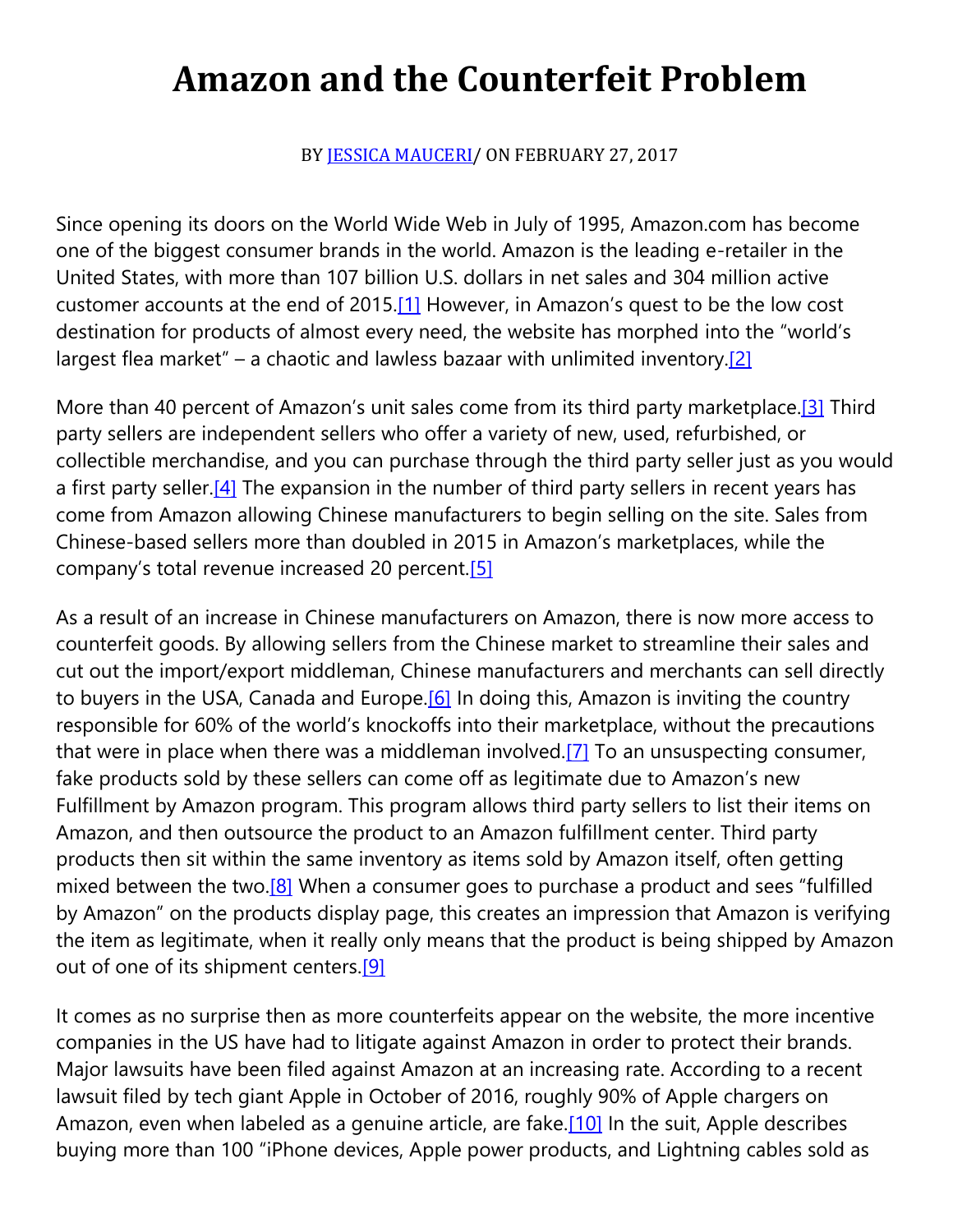genuine" by other sellers on Amazon.[\[11\]](https://cardozoaelj.com/2017/02/27/amazon-counterfeit-problem/#_ftn11) When the products arrived, they were poorly constructed with inferior or missing components, flawed design, and inadequate electrical insulation, which had the potential to catch fire or electrocute users.<sup>[12]</sup> Another suit filed in December of 2016 pits several brands with control over As Seen On TV products like the Snuggie blanket, Tommy Copper Compression Sleeves and Magic Tracks toy racetracks against Amazon.<sup>[13]</sup> All of the brands allege that counterfeiters are abusing product images, intellectual property and selling products on Amazon as if they are real, even though they are not.<sup>[14]</sup> Companies have even gone so far as to completely cut ties with Amazon due to the influx of counterfeits and unauthorized selling on the website[.\[15\]](https://cardozoaelj.com/2017/02/27/amazon-counterfeit-problem/#_ftn15) Birkenstock, the popular sandal company, saw countless Chinese sellers promoting its flagship Arizona sandal for \$79.99, which is \$20 below Birkenstock's retail price.[\[16\]](https://cardozoaelj.com/2017/02/27/amazon-counterfeit-problem/#_ftn16) Starting January 1, 2017, the brand is no longer authorizing the sale of their products on Amazon's website. Birkenstock CEO, David Kahan, cited to a constant stream of unidentifiable, unauthorized sellers on the website and an inability to police this activity by either Amazon or Birkenstock itself[.\[17\]](https://cardozoaelj.com/2017/02/27/amazon-counterfeit-problem/#_ftn17)

Even more recently, Amazon itself has begun to fight back and file lawsuits against sellers who list counterfeit goods on their website. Amazon filed two lawsuits in the King County Superior Court in the State of Washington late in 2016. The two lawsuits target knockoff fitness products sold illegally under the TRX brand and heavy lifting equipment sold under the Forearm Forklift brand.<sup>[18]</sup> Both suits provide a detailed description of the company's policy on counterfeits. Amazon claims,

Amazon has zero tolerance for counterfeits, and has invested heavily in protecting the integrity of the Amazon marketplace for consumers, sellers, and manufacturers. Amazon's anti-counterfeiting policy clearly prohibits the sale of counterfeit products …

Amazon invests tens of millions of dollars annually developing sophisticated technology to detect bad actors and potentially counterfeit products, and it employs dedicated teams of software engineers, research scientists, program managers, and investigators to operate and continually refine its anti-counterfeiting program. Among other things, when sellers register to sell products through Amazon's Marketplace, Amazon's automated systems scan information about the sellers for signals that the sellers might be bad actors, and Amazon blocks those sellers during registration before they can offer any products for sale. On an ongoing basis, Amazon's systems also automatically and continuously scan thousands of variables related to sellers, products, and offers to detect activity that indicates products offered by a seller might be counterfeit. Amazon uses innovative machine learning to improve its automated systems in order to anticipate and stay ahead of bad actors. Numerous Amazon investigators around the world respond quickly to review any listing identified as a potential counterfeit product. These investigators also review notices of claimed infringement from rights owners, who know their products best. When Amazon finds counterfeit products from whatever source, it removes those products immediately. Amazon regularly suspends or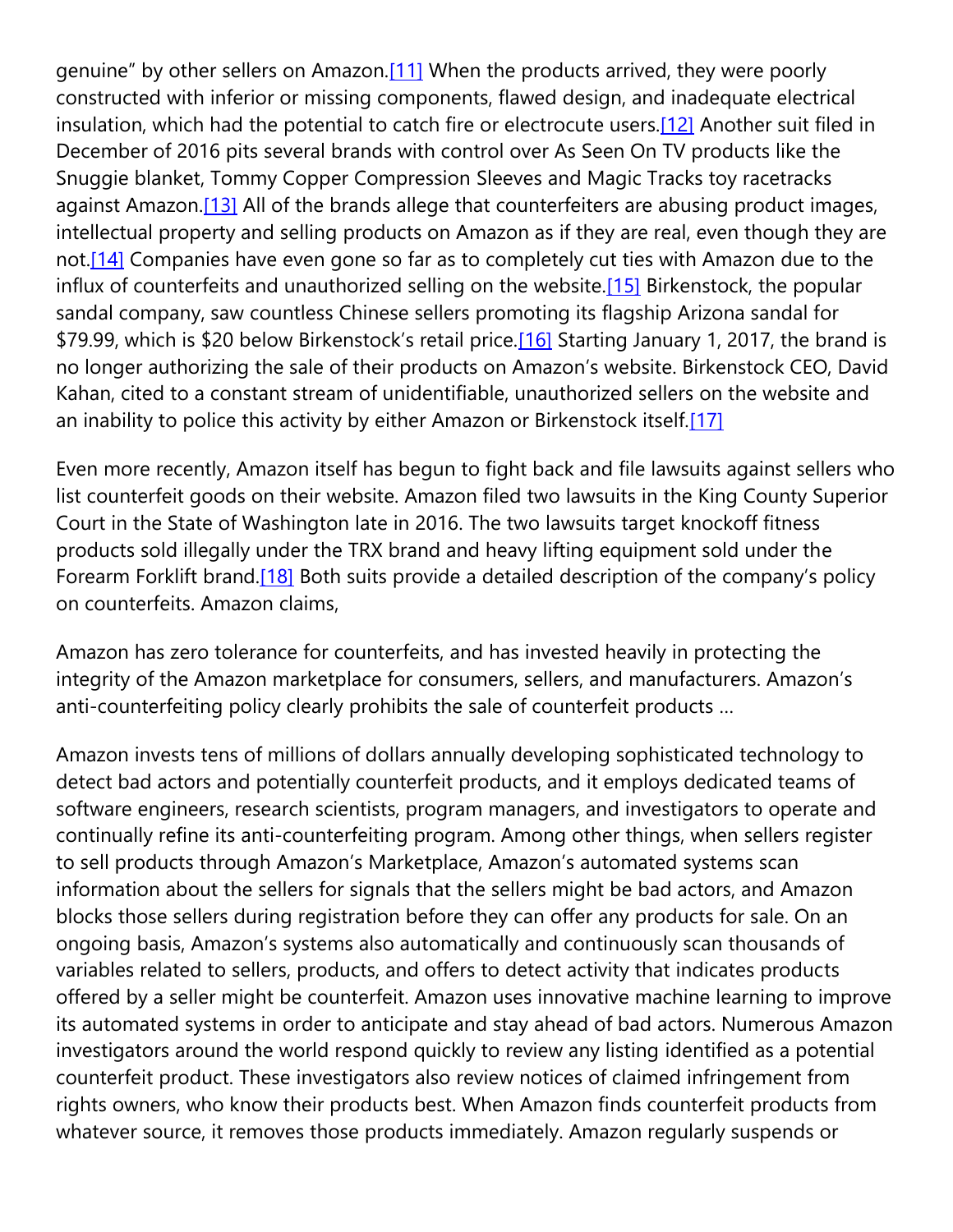blocks sellers suspected of engaging in illegal behavior or infringing others' intellectual property rights[.\[19\]](https://cardozoaelj.com/2017/02/27/amazon-counterfeit-problem/#_ftn19)

While the policy behind Amazon seems strong, as noted with the lawsuits above, it becomes hard to police and enforce when the volume of counterfeit sales is so massive. Amazon may be one of the largest online retailers, but consumers and companies alike are smartening up to the counterfeit products problem. If Amazon does not change their policy soon to go after counterfeit sellers with more vigor, it might begin to lose its legitimacy in the consumers mind as the go-to marketplace.

*Jessica Mauceri is a second year law student at Benjamin N. Cardozo School of Law and a Staff Editor of the Cardozo Arts and Entertainment Law Journal. She is interested in a career in intellectual property, and hopes to work in-house for a fashion company one day.*

[\[1\]](https://cardozoaelj.com/2017/02/27/amazon-counterfeit-problem/#_ftnref) *Statistics and Facts About Amazon*, Statista https://www.statista.com/topics/846/amazon/ (last visited Feb. 10, 2017).

[\[2\]](https://cardozoaelj.com/2017/02/27/amazon-counterfeit-problem/#_ftnref) Ari Levy, *Amaazon's Chinese Counterfeit Problem is Getting Worse*, CNBC (Jul. 8 2016, 9:34 A.M.) http://www.cnbc.com/2016/07/08/amazons-chinese-counterfeit-problem-is-gettingworse.html.

[\[3\]](https://cardozoaelj.com/2017/02/27/amazon-counterfeit-problem/#_ftnref) *Id.*

[\[4\]](https://cardozoaelj.com/2017/02/27/amazon-counterfeit-problem/#_ftnref) About Ordering from a Third-Party Seller, Amazon https://www.amazon.com/gp/help/customer/display.html?nodeId=537802 (last visited Feb. 11, 2017).

[\[5\]](https://cardozoaelj.com/2017/02/27/amazon-counterfeit-problem/#_ftnref) *See* Levy *supra*, note 2.

[\[6\]](https://cardozoaelj.com/2017/02/27/amazon-counterfeit-problem/#_ftnref) Wade Shepard, *Amazon is losing to Chinese Counterfeiters Because Their HR Strategy is Broken*, Forbes (Jan. 12, 2017 9:10 P.M.) http://www.forbes.com/sites/wadeshepard/2017/01/12/why-amazon-is-losing-its-battleagainst-chinese-counterfeiters/#5077354544e8.

[\[7\]](https://cardozoaelj.com/2017/02/27/amazon-counterfeit-problem/#_ftnref) *Id.*

[\[8\]](https://cardozoaelj.com/2017/02/27/amazon-counterfeit-problem/#_ftnref) Marcus Wohlsen, *A Rare Peek Inside Amazon's Massive Wish Fulfilling Machine*, Wired (Jun. 16, 2014) https://www.wired.com/2014/06/inside-amazon-warehouse/.